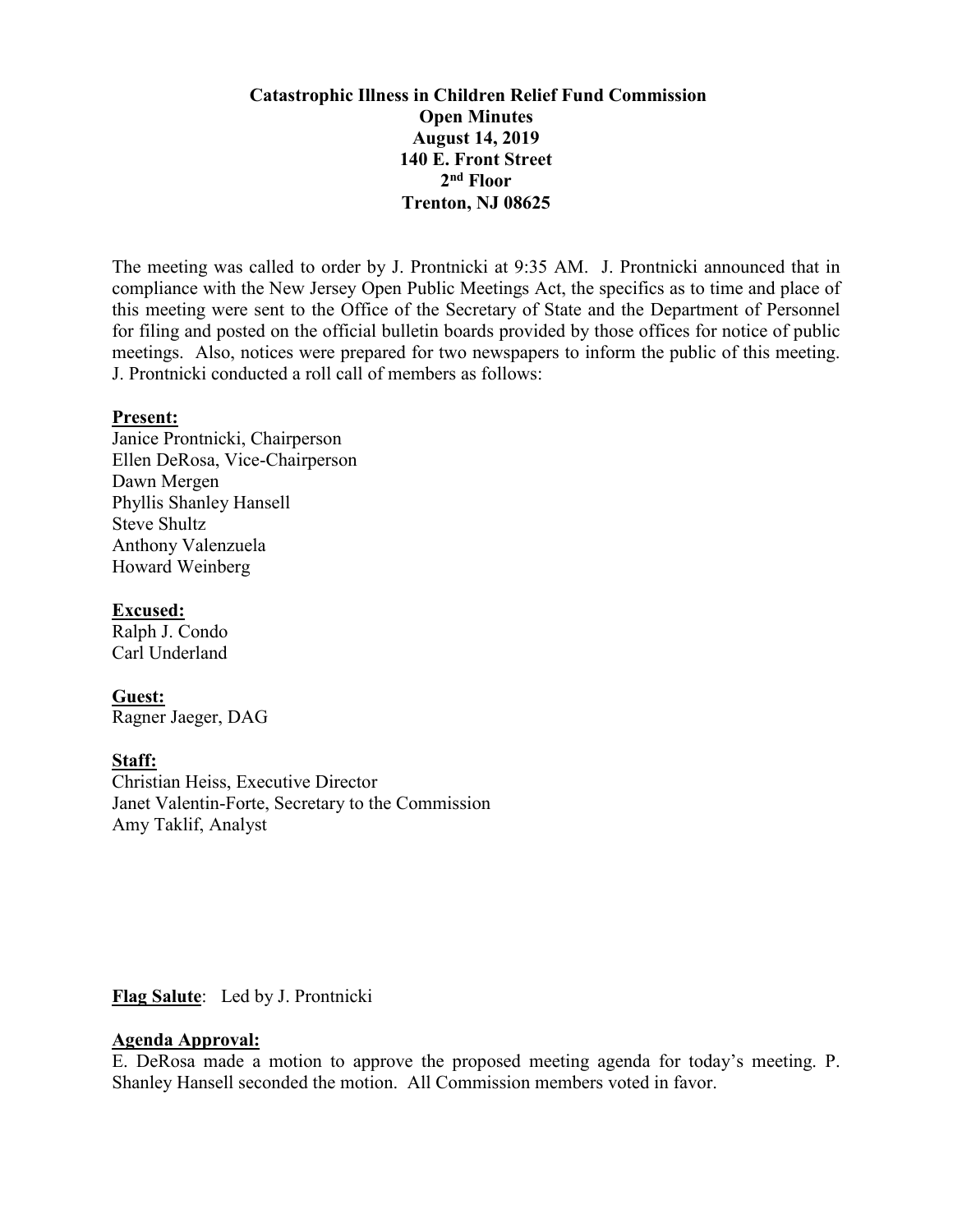## **Approval of Open Minutes of Special Meeting on July 9, 2019:**

P. Shanley Hansell made a motion to approve the open minutes of July 9, 2019, which was seconded by E. DeRosa. All Commission members voted in favor of approving the open minutes.

### **Approval of Closed Minutes of Special Meeting on July 9, 2019:**

P. Shanley Hansell made a motion to approve the closed minutes of July 9, 2019, which was seconded by E. DeRosa. All Commission members voted in favor of approving the closed minutes.

### **Executive Director's Treasury Report:**

Executive Director C. Heiss reported an estimated unobligated fund balance of \$6,646,661, which he reported as sufficient for the applications under review at the meeting.

### **Closed Session:**

H. Weinberg made a motion to go into closed session to review and discuss applications, which was seconded by E. DeRosa. All Commission members voted in favor.

#### **Review of Applications:**

## **2nd Level Appeal for Reconsideration:**

E. DeRosa made a motion to approve #193362016, as presented for reconsideration. H. Weinberg seconded the motion. All Commission members voted in favor.

### **Appeals:**

ID $\sharp$ 204772017 – A. Valenzuela made a motion to uphold the ineligible determination of this application. R. Condo seconded the motion. All Commission members voted in favor.

ID#208642018 – E. DeRosa made a motion to uphold the ineligible determination of this application. D. Mergen seconded the motion. All Commission members voted in favor.

ID#208902018 – E. DeRosa made a motion to uphold the ineligible determination of this application. H. Weinberg seconded the motion. All Commission members voted in favor.

ID#209842018 – E. DeRosa made a motion to uphold the ineligible determination of this application. D. Mergen seconded the motion. All Commission members voted in favor.

ID#213402018 – E. DeRosa made a motion to uphold the ineligible determination of this application. H. Weinberg seconded the motion. All Commission members voted in favor.

### **Eligibles:**

P. Shanley Hansell made a motion to approve eligible applications, as presented, which was seconded by E. DeRosa. All Commission members voted in favor.

### **Ineligibles:**

P. Shanley Hansell made a motion to accept ineligible determinations as presented, which was seconded by H. Weinberg. All Commission members voted in favor.